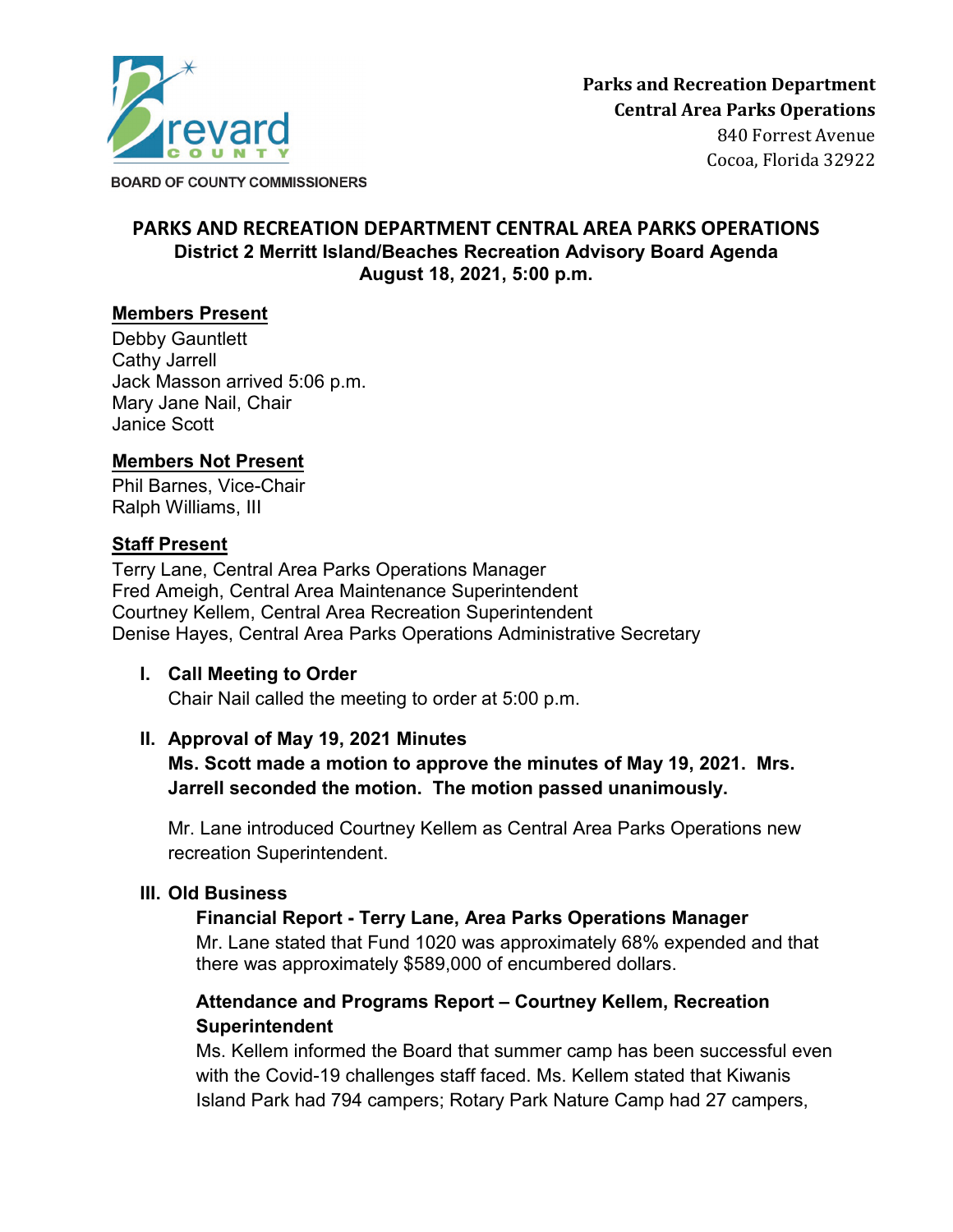and Woody Simpson Park did not have summer camp because they only had 6 campers registered, and that those 6 campers were transported to the Kiwanis Island summer camp.

Ms. Kellem informed the Board that youth football season had begun, as well as Lassie League softball and Little League.

Ms. Kellem reported that the 2<sup>nd</sup> Annual First Responders Event took place at Kiwanis Island on Sunday, July  $25<sup>th</sup>$ , and that everyone was happy with how the event turned out and that she hoped the organizers would continue to use Kiwanis Island Park with their future events.

Ms. Kellem informed the Board of the upcoming Movies in the Park; Friday, September 10<sup>th</sup> "Grease" would be showing at Kiwanis Island Park from 6:00 p.m. to 8:00 p.m.; Friday, October 8<sup>th</sup> "Maleficent" would be showing at Mitchell Ellington Park from 6:00 p.m. to 8:00 p.m.

Ms. Kellem stated the Haunted Trail will be cancelled, as well as all other programs that would be held inside the Kiwanis Island Park Community Center because it was being used as a Covid treatment center. She further stated that rentals of the pavilions and the Doyle Carlton room are still available for rentals.

Ms. Kellem informed the Board that Broderick Harris has been promoted to Community Center Coordinator at Woody Simpson Park, and Kate Wells has been hired as the Environmental Supervisor at Rotary Park Nature Center.

Mr. Lane distributed a press release explaining Governor DeSantis' announcement to open Kiwanis Island Park Community Center as a state-run Monoclonal Antibody treatment center for Covid positive residents of Brevard County.

Mr. Lane explained that the Kiwanis Island Park recreation staff will be moved the Karen Stallard-Rood building while the treatments are being done at the center and that it could be up to 10 weeks or more.

Mr. Masson suggested staff keep a record of staff time and the direct cost of utilities for the community center while Emergency Operations Center (EOC) is using it in case the State chooses to reimburse.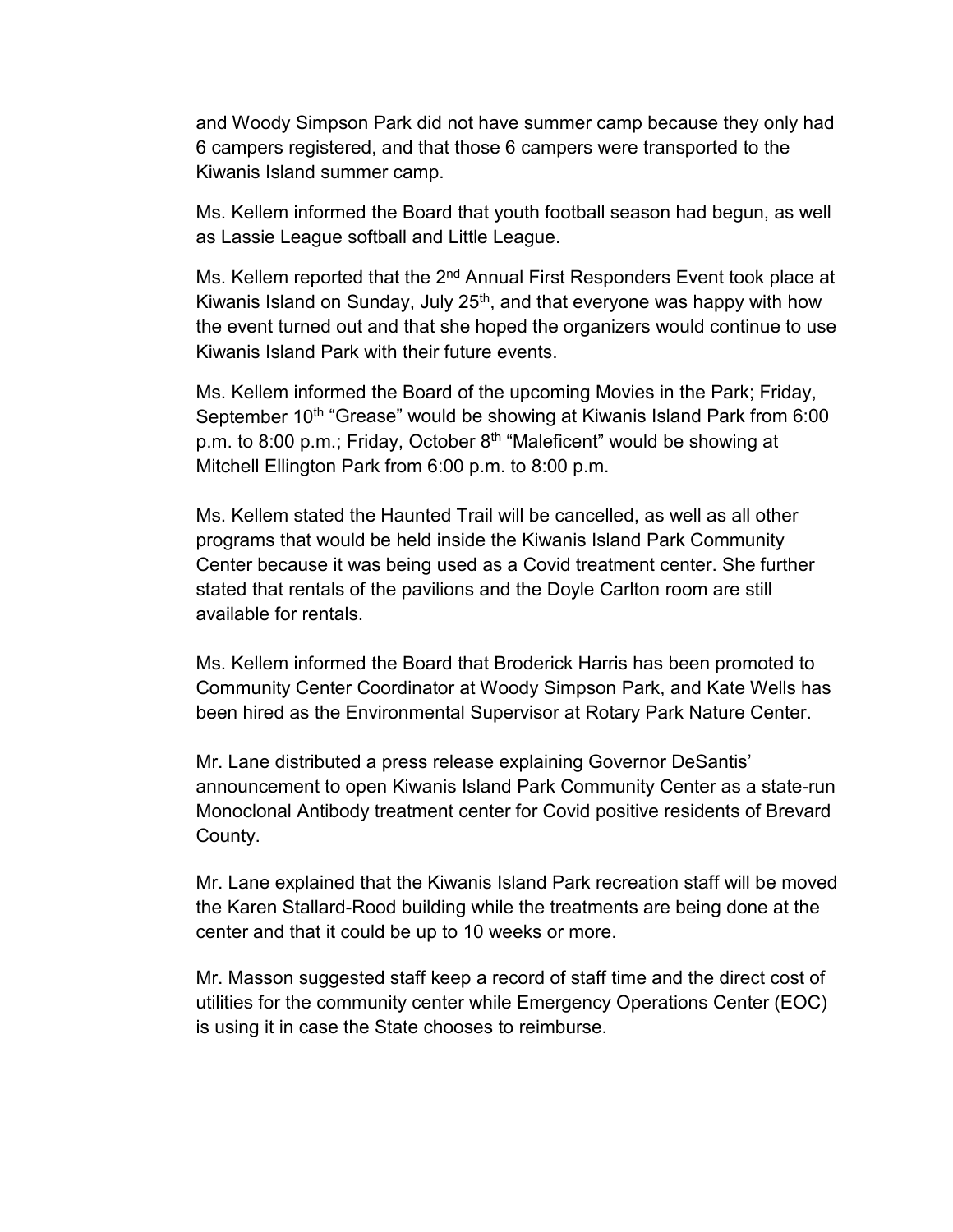There was a discussion regarding the numerous vacant positions in the Parks and Recreation Department and the job fair that was held to try and find new employees.

### **Parks Maintenance Report - Fred Ameigh, Parks Maintenance Superintendent**

Mr. Ameigh stated the Merritt Island Sports Association league that plays football at Jefferson Middle School bought a new scoreboard and staff was working with the league to get the scoreboard installed.

Mr. Ameigh informed the Board that Playmore Recreational Products and Services that Parks and Recreation purchases its playground equipment had a fire at their plant and staff was working with them to get the new playground equipment.

Chair Nail asked how staff was doing with their hurricane awareness.

Mr. Lane stated that staff prepares a hurricane plan manual at the beginning of April and coordinates with the EOC to staff the Brevard County shelters with County employees.

Ms. Scott asked how to have a memorial tree planted in a park.

Mr. Ameigh stated that the person would call his office and talk to him; he will provide the person with a list of acceptable trees and tree selected will be purchased by the person requesting the memorial tree, and that person would also cover all costs of the tree including the planting of the tree. He further stated that sometimes Rockledge Gardens will take care of the planting of the tree if purchased from them.

Mr. Lane stated that Parks and Recreation has established a criteria and policy for memorial/honorary tree, brick and bench placement.

Ms. Scott stated that staff should work harder at making the shower pads at the beachside parks slope more for better drainage.

Chair Nail recommended the use of grids or drains instead of a slope.

Mr. Lane stated that the problems with drains is they get clogged with sand.

Mr. Masson stated staff traditionally uses a french drain system to carry the water away from the shower pad.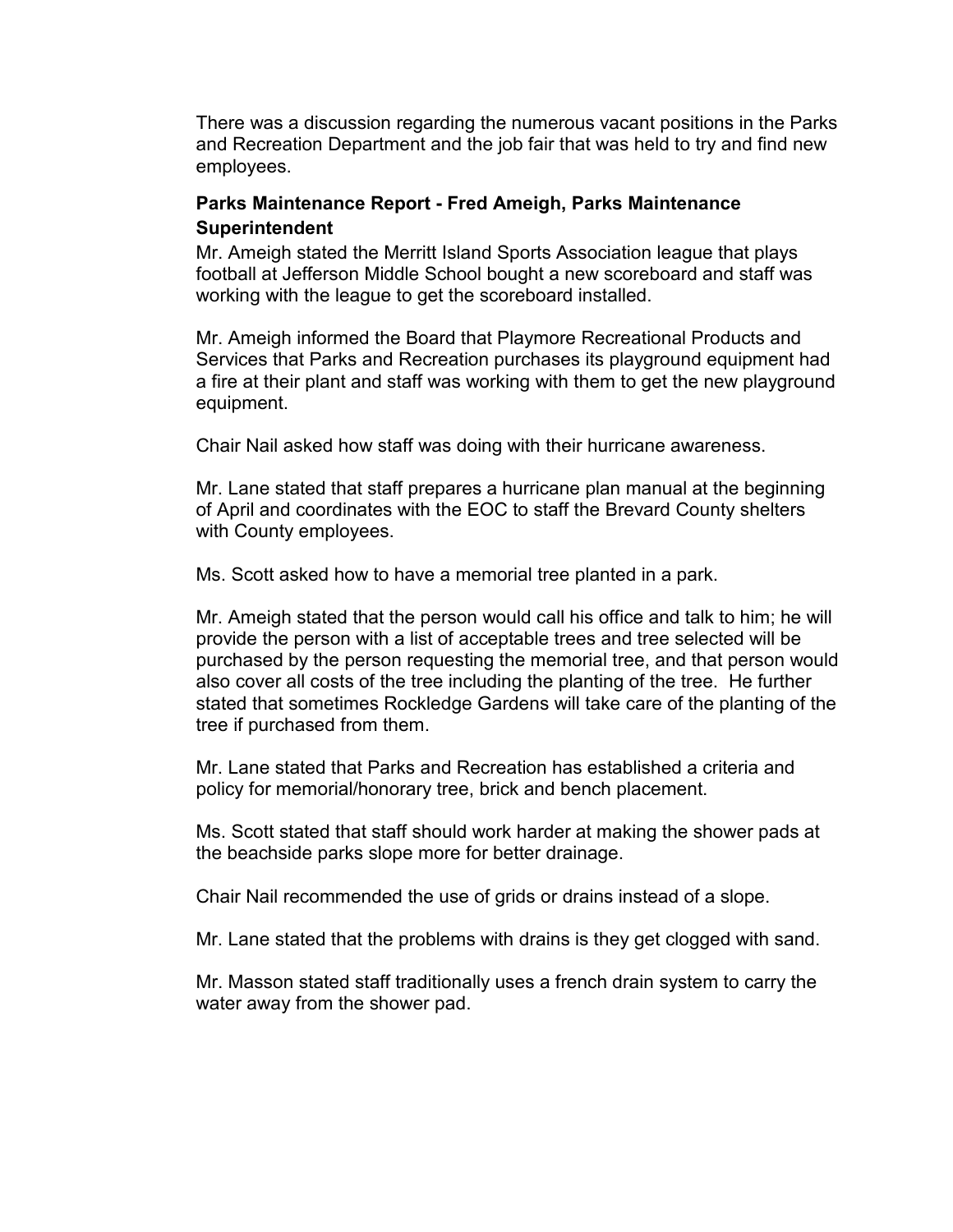#### **IV. New Business**

#### **Projects**

Mr. Lane stated Mitchell Ellington Park received a \$50k Recreation Development Assistance Grant and now completed the 2-5 year-old's playground.

Mr. Lane stated that the new roof installation on the Arnold Memorial Pavilion at Rotary Park has been completed, and the siding is scheduled to be replaced at the Rotary Park Nature Center.

Mr. Lane stated that the Parks and Recreation budget has been submitted and the Commissioners will hold two public hearings before the final budget approval in September.

#### **Request for Naming of the Lori Wilson Park Hammock and Boardwalk**

Mr. Lane distributed a not to scale drawing of the Lori Wilson Park hammock and boardwalk. He stated the Tourism Development Office (TDO) asked staff to bring the request to the Board for consideration and recommendation to name the hammock and boardwalk "The Phyllis and Howard Mansfield Hammock and Boardwalk".

After a discussion of the Board members, Ms. Scott stated she thought the name should be either "The Mansfield Hammock or The Mansfield Maritime Hammock", and that verbiage should to the plaque or sign that explains who the Mansfield's are. Ms. Scott provided staff with a written recommendation of what the verbiage should be to provide to the Brevard County Board of County Commissioners.

Mr. Masson stated he agreed with Ms. Scott that verbiage should be added to the plaque or sign explaining who the Mansfield's were.

Mr. Masson further stated that this hammock was one of the few maritime hammocks in Brevard County and felt that the word maritime should be added because of that reason and therefore recommends it be named the "The Mansfield's Maritime Hammock".

Chair Nail asked for motion on the recommendation.

**Ms. Scott made a motion to recommend the naming of Lori Wilson Park hammock and boardwalk "The Mansfield Maritime Hammock"; that a narrative be added to the sign, and that a sign be added to both entrances of the hammock and boardwalk. Mr. Masson seconded the motion. A roll call vote was taken; Mary Jane Nail, Yes; Janice Scott,**